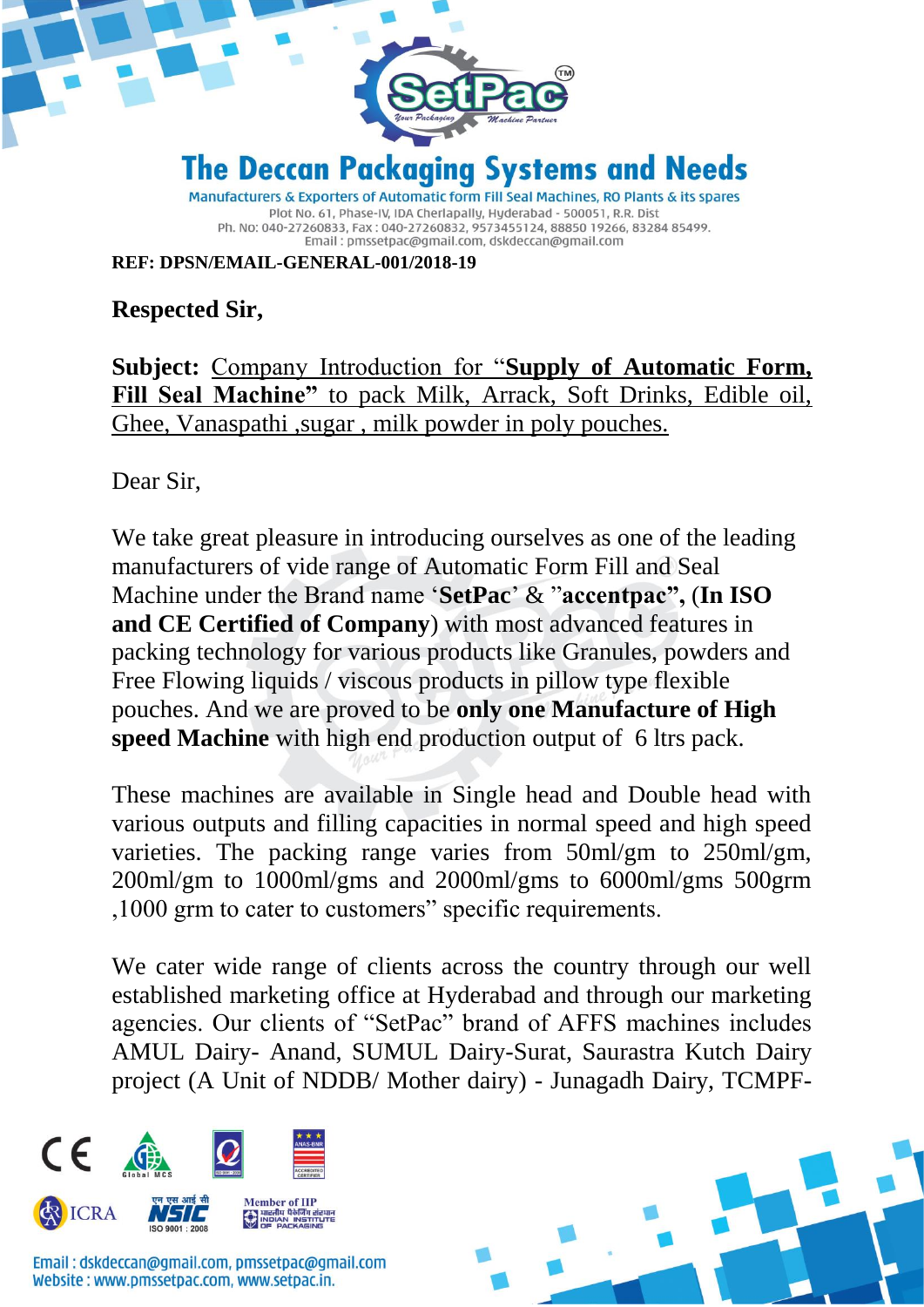

Ph. No: 040-27260833, Fax: 040-27260832, 9573455124, 88850 19266, 83284 85499. Email: pmssetpac@gmail.com, dskdeccan@gmail.com

Aavin-Chennai, Mathur Dairy- Gandhinagar and Bharuch Dist. Co-Op. Milk Producers Union Ltd- Bharuch (Gujarat), Warana and many of the Vo-operative Dairies in state Govt. undertaking as well many private dairies both in North India and South India sector. A list of clients is here with enclosed for your ready reference.

And we are proud to inform you that, recently we have started Powder and Granule packaging machine supply to M/s. Warana for 1 Kg Sugar and 500Grams /1000 Kg Milk powder AFFS High speed machines.

Our R & D wing is mainly and concentrating on electrical power saving, besides using if optimum thickness of packing film with minimum wastage of film besides averting of product loss during operation of AFFS machines, which ensures saving substantial amounts in film as well as product besides maintenance costs.

We do undertake "**conversion of existing pneumatic"** AFFS machines into mechanical AFFS machines with added advantage and to the complete satisfaction of clients by providing PLC operated system and VFD drive mechanism. We are also **undertake operation and maintenance of AFFS machine on Annual Rate Contract** basis as we have setup a separate service team headed by eminent engineers who are trained and acquainted in the similar field with Mechanical/ Electrical/ Electronic/ Instrumentation back ground.

And we are very keen to establish regular business relation with your esteemed organization, we request to enroll our company in your records to enable us to submit of our offer for supply, erection, testing



Email: dskdeccan@gmail.com, pmssetpac@gmail.com Website: www.pmssetpac.com, www.setpac.in.